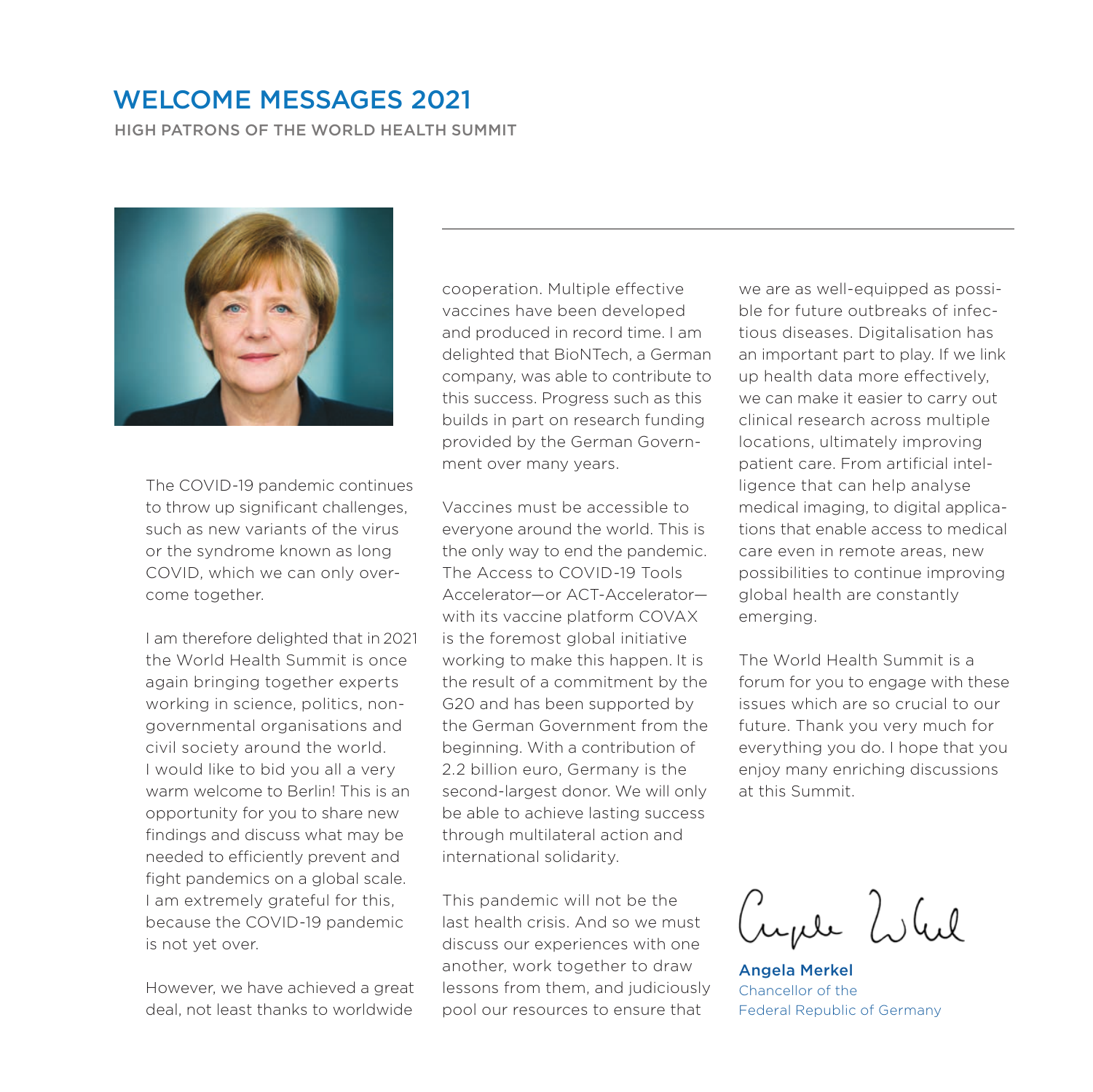#### WELCOME MESSAGES 2021 HIGH PATRONS OF THE WORLD HEALTH SUMMIT



The Chancellor of the Federal Republic of Germany and I have been Patrons of the World Health Summit (WHS) since its inception in 2009. As we continue this rich tradition of Patronage along with the President of the European Commission and the Director General of the World Health Organization (WHO), the importance of the WHS could not be clearer this year. By bringing together leaders from academia, government, industry, international organizations, science and medicine to tackle the multitude of issues posed by COVID-19, we hope to build a healthier future for humanity.

While physical attendance of this year's summit has been curtailed due to pandemic restrictions, the opportunity for many more of the best and brightest to attend

virtually provides an unparalleled opportunity. The chance to listen, debate, exchange ideas and inspire. In this light, my thoughts turn to Chancellor Angela Merkel, whose leadership and willingness to act for the common good based on a truly European vision will continue to inspire all of us. I also wish to thank Professor Detlev Ganten for his exceptional chairmanship of the WHS since its creation twelve years ago and welcome Professor Axel Pries to this pivotal role.

The central topics of this 13th annual World Health Summit highlight the complexities and challenges that we must collectively address to alleviate inequalities in access to health care and treatment, harness science and technology and ensure that we are adequately prepared to deal with any future health crisis. The European Union has a key role to play, and these issues will naturally be at the heart of the French Presidency of the Council of the European Union.

The pandemic has once again shown the extent to which international solidarity is central to global health. It is in this spirit of

solidarity that France, along with the European Commission, the WHO and the Bill & Melinda Gates Foundation, launched the "Access to COVID-19 Tools (ACT) Accelerator" in April 2020. By supporting the equitable distribution of tests, treatments and vaccines across the globe with a focus on strengthening health systems, ACT-A provides a vital mechanism to improve global access to the tools required to treat the pandemic.

While much remains to be done to deliver on the promise of global access, it was essential for these governments and organizations to come together to combat an unprecedented global health crisis. It also demonstrated the importance for one organization to carry legitimate global leadership: the World Health Organization must be the compass for our global health network. This organization must be robust in time of crisis, agile enough to react in emergencies and fully transparent to inspire confidence. France supports the strengthening of the WHO in its normative role and as facilitator in the preparation and response to future health crises. Achieving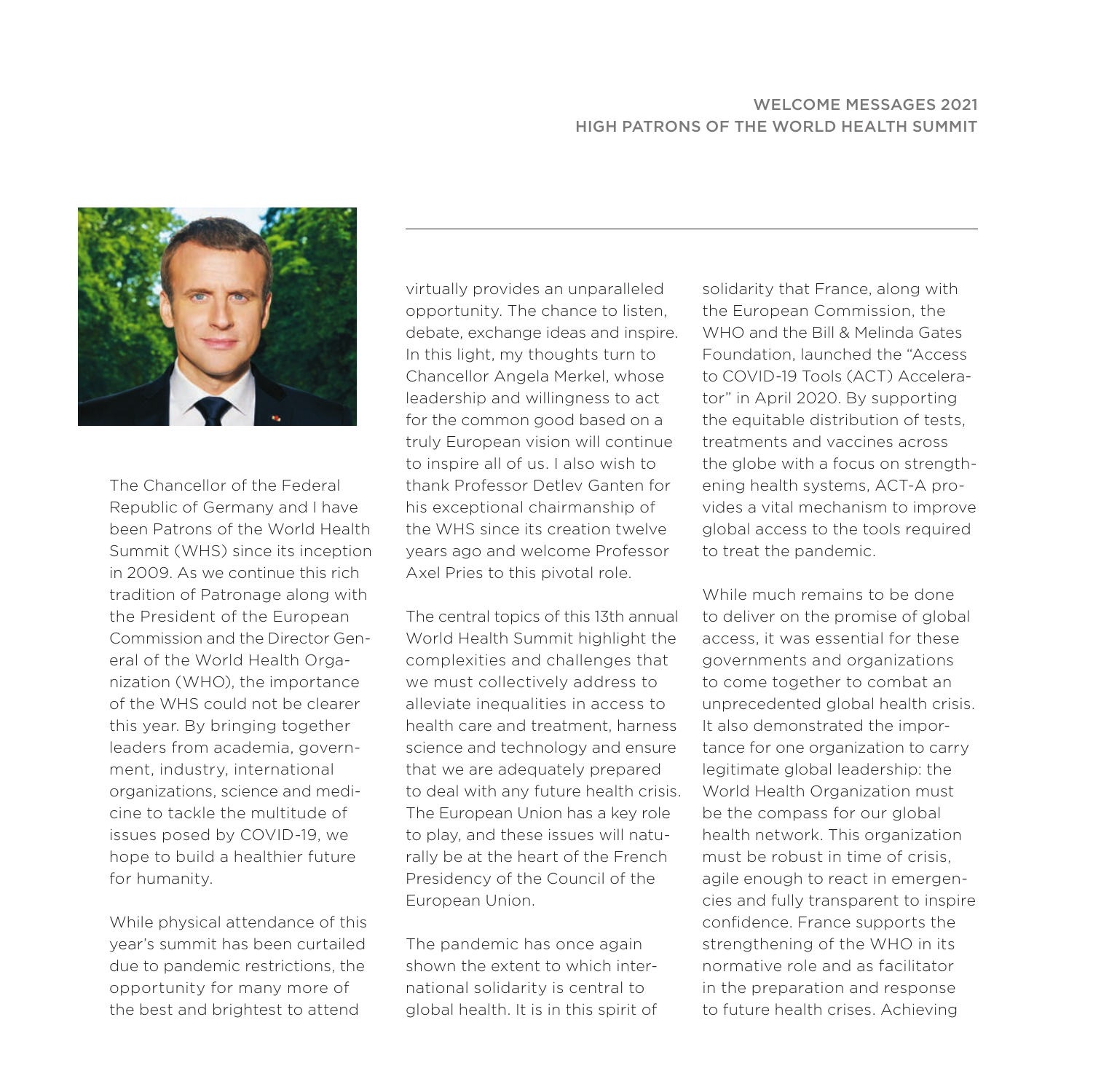## WELCOME MESSAGES 2021 HIGH PATRONS OF THE WORLD HEALTH SUMMIT

these goals also requires improvements to the financing of the WHO to make it more sustainable and predictable. Additionally, stronger governance of our pandemic response mechanisms, with better coordinated financing and clearer procedures will ensure fast and equitable access to response tools.

The European Union has played a central role in the international response to Covid and will continue to do so, by building a genuine "European Health Union". With common stocks of masks and tests, coordinated purchasing capacities for prevention, treatments and vaccines, shared plans for the prevention of epidemics, common methods for identifying cases, and with a coordinated "Team Europe" approach to soli‑ darity, this ambition highlights our shared values, that transcend European internal borders.

The pandemic has once again shown that well-trained human resources in health save lives. France is proud to host the WHO Academy in Lyon, which will train health and other public officials in matters of global health. This

is an important step towards building healthy societies and economies and paving the way towards achieving our health-related Sustainable Development Goals.

France is also particularly committed to address the impact of the Covid pandemic on mental health. Earlier this year on October 5th & 6th, France hosted the world summit on mental health. This event was key to strengthen international mobilisation for mental health, promote the respect of patients' rights and highlight innovative international protocols. It is clear that there is no health without mental health

The current health crisis has finally reminded us that human health is inseparable from animal and environmental health. This "One Health" approach must guide our efforts to be better prepared for future pandemics. We have started to make progress on this. Along with Germany and the Tripartite collaboration (WHO, OIE, FAO), we launched the One Health High Level Expert Panel (OHHLEP) last November during the Paris Peace Forum. The panel is now set to

provide advice to international organisations and global leaders by providing evidence-based information.

This leads to a subject particularly important to me. The current pandemic, with its trail of misinformation, has shown us the importance of science and robust health systems. The World Health Summit demonstrates the essential role of scientific communities to decisionmaking on global health. Access to scientific data, reliable information and training for the general public and health workers are key in the fight against the pandemic. They will remain crucial to face the shocks we could still experience in the years and decades to come.

I wish to all participants a fruitful Summit, with a renewed ambition to ensure the fundamental right to health for all.

Emmanuel Macron President of the Republic of France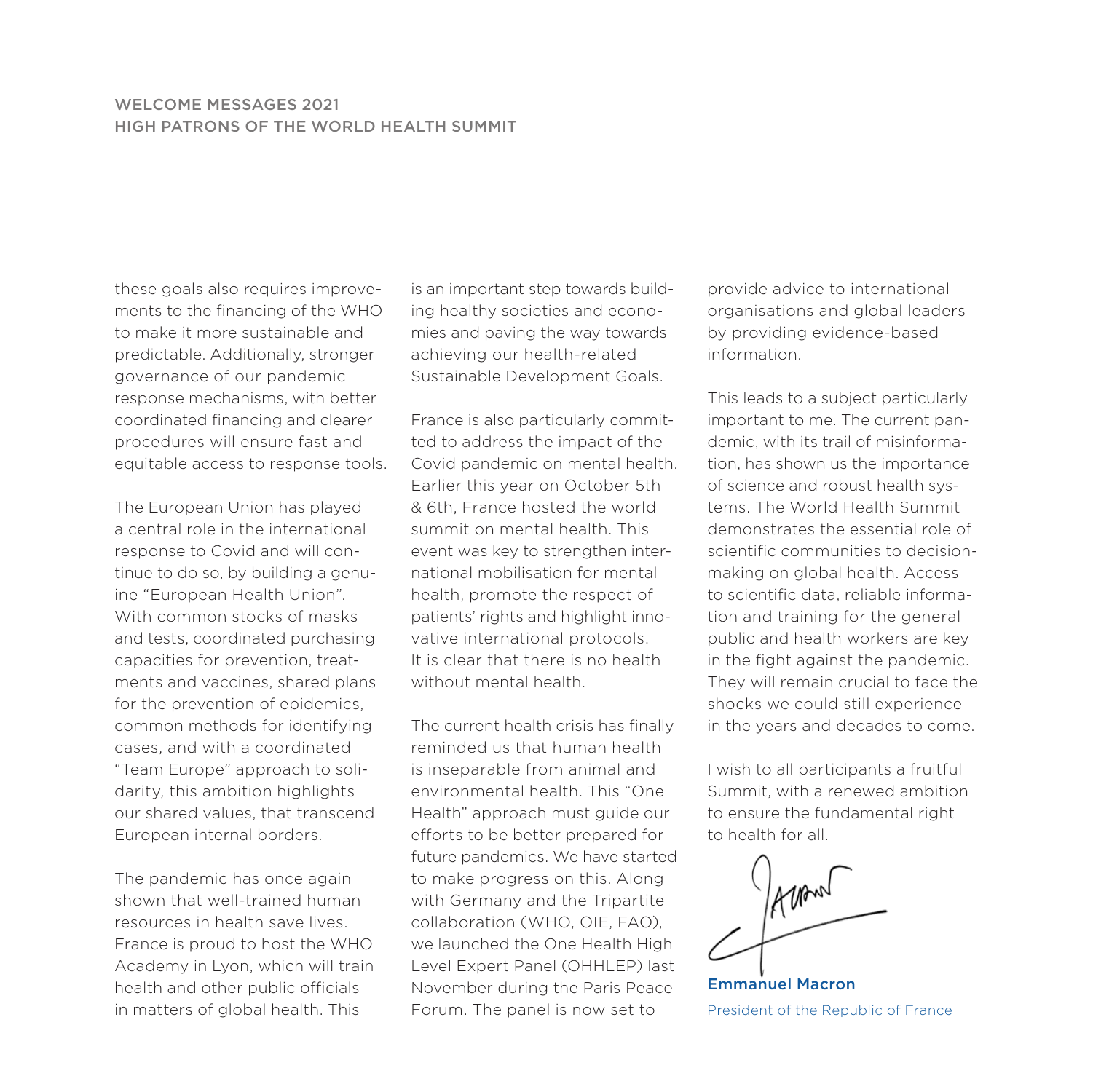#### WELCOME MESSAGES 2021 HIGH PATRONS OF THE WORLD HEALTH SUMMIT



This year's World Health Summit coincides with a crucial yet almost forgotten anniversary. Seventy-five years ago, the idea of a "right to health" was formulated in the Constitution of the World Health Organization. It was a first in the history of humanity. Health was also recognised as a global public good, because "unequal development in different countries in the promotion of health and control of disease is a common danger".

We still have a long way to go. Yet, three quarters of a century later, the world realises the truth in these words like never before. The COVID-19 pandemic has shown how crucial it is to invest in quality healthcare and prevention all across the world. Let us build on this new awareness, and open a new chapter in the history of global public health—where we all join forces and everyone takes responsibility.

In the run-up to the World Health Summit, I would like to focus on three topics on the Summit's agenda.

First, vaccine equity. Team Europe the European Union and its Member States, together—have contributed 3 billion euros to COVAX and team Europe has committed to donating up to 500 million doses of vaccines till mid 2022 for vulnerable countries. And every second dose of vaccine produced in Europe is shipped abroad to the rest of the world. We are a world leader in this regard. However, the global pace of vaccine donations is still too slow. While developed nations must step up their contribution, we must also work to help low- and middleincome countries increase their manufacturing capacities. Team Europe will invest one billion euro by the end of the year to ramp up Africa's vaccine production capacity, with a focus on mRNA technology. It is a contribution in the fight against the pandemic, and an important step towards vaccine equity. Let us use the Summit to discuss the way forward, together.

Second, preparedness. After the first Sars outbreak, Mers and H1N1 the world was still caught off guard by COVID-19. This shall never happen again. Here in Europe, we have just delivered on our promise to launch a European Health Emergency Preparedness and Response Authority, HERA for short. And earlier this year we have brought global leaders together and agreed on the Rome Declaration on preparedness against health threats. It is a set of clear principles, and how would like to discuss how to turn them into reality all over the world.

Third, Europe's role in the world. The European Union is a community of countries who have agreed on joining forces for the common good. In these two years, we have experimented a wealth of creative solutions for our public health: on vaccine sharing, on joint procurement of protective equipment and medicines, on ramping up the manufacturing of pharmaceutical products, on preparedness, let alone with the creation of the European Health Union. We are willing to share this experience with the world, and to learn from others who have also explored new solutions.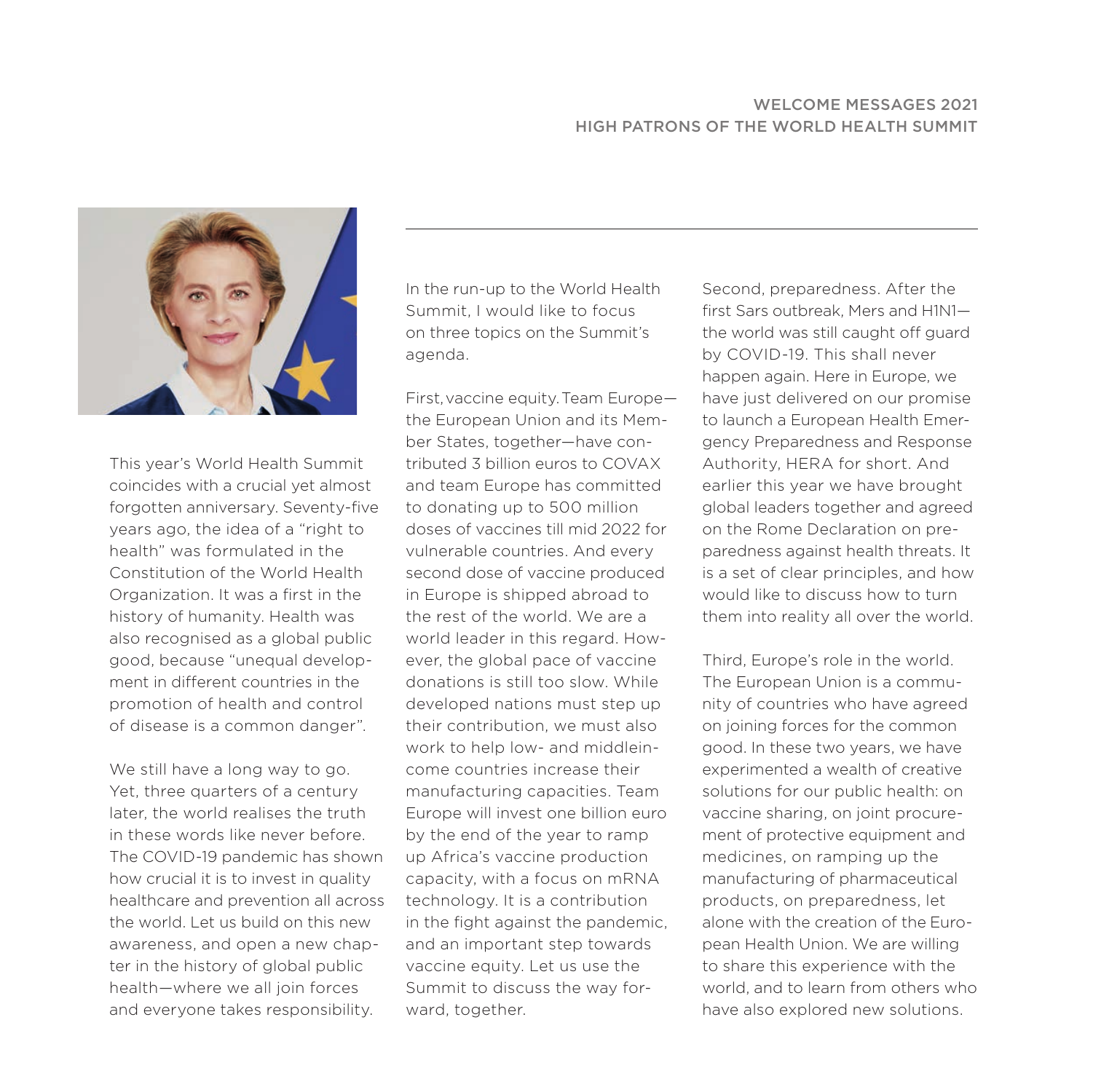## WELCOME MESSAGES 2021 HIGH PATRONS OF THE WORLD HEALTH SUMMIT

The World Health Summit will be the perfect platform for this. As the right to health turns 75, we can all contribute to making it a truly universal human right.

Viele ca 8

Ursula von der Leyen President of the European Commission



The COVID-19 pandemic is a powerful demonstration that when health is at risk, everything is at risk.

The pandemic has exposed the consequences of years of underinvestment in public health and pandemic preparedness, even in countries with some of the most advanced medical systems.

Even as we respond to the threat of COVID-19, we must address the underlying vulnerabilities and structural inequalities that put so many people at risk. This is important not only for this pandemic, but for future health crises and persistent health threats including communicable and non-communicable diseases and environmental challenges such as pollution and climate change.

Understanding and addressing the inequalities and inequities that make some communities so much